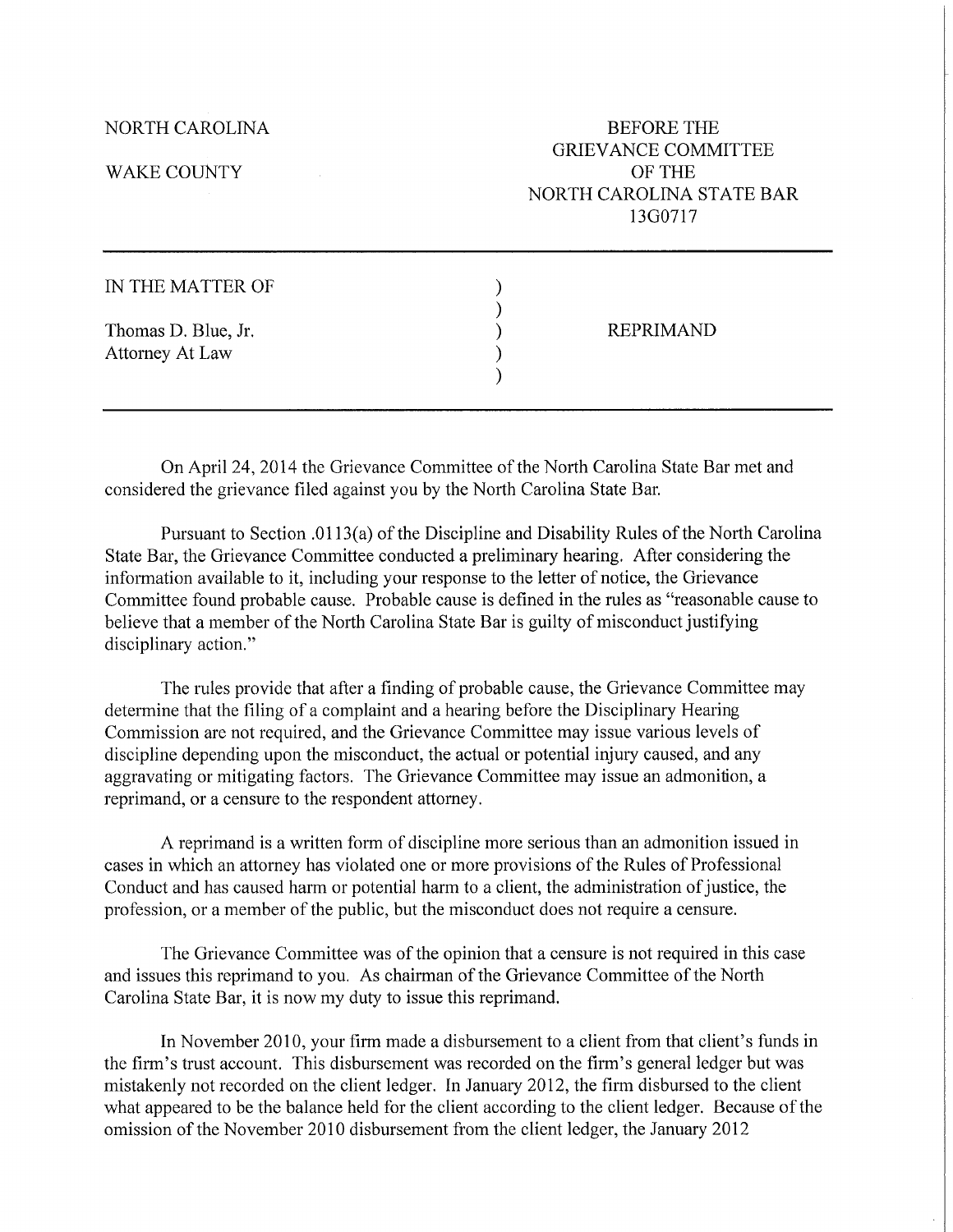disbursement over-disbursed funds from the trust account to this client, using other entrusted funds in the trust account. The bookkeeping error and consequent over-disbursement were not discovered until a new assistant was conducting a quarterly reconciliation of the firm's trust account in August 2013.

You were designated within your law firm as the attorney to supervise the non-attorney assistant to whom reconciliation of the firm's trust account had been delegated. You made yourself available for any questions the assistant had and you were aware the assistant sent emails to various attorneys in the firm reflecting her review of trust account records. You did not, however, review any reconciliations of the trust account. If you had been reviewing quarterly reconciliations, you would have discovered either that your assistant was not doing reconciliations or you would have discovered the error if the reconciliation had been properly done. During the investigation it was also discovered that the firm did not have a system in place to ensure clients received annual accountings when due.

Based on this evidence the Grievance Committee found you failed to adequately supervise your assistant in violation of Rule 5.3(b). Additionally, you failed to fulfill the duty delegated to you in the firm to ensure the firm's trust account was reconciled monthly and quarterly in violation of Rule 1.15-3(d). Last, the firm did not have a system in place to provide annual accountings when due under Rule  $1.15-3(e)$ . A cornerstone of client trust in an attorney is that the attorney will properly protect and maintain entrusted funds. The Grievance Committee recognized several mitigating factors in this case in determining appropriate disposition. The firm had a system in place to record disbursements on both the client ledger and trust account ledger, which overall worked well; there is only one error that is at issue in this case. The firm had a process in place by which reconciliations of the trust account were to occur, with appropriate provision for attorney supervision of the reconciliations. The non-attorney assistant to whom reconciliations had been entrusted periodically sent e-mails to billing attorneys reflecting her review of trust account records, which would seem to provide assurance that the non-attorney assistant was fulfilling her trust account duties. When the error was detected, you appropriately self-reported to the State Bar on behalf of the firm, the firm ensured the trust account was reimbursed, and the firm developed corrected procedures. While these mitigating factors do not excuse your failure to supervise the assistant and to ensure trust account reconciliations were being properly conducted, they do support issuance of written discipline rather than referral to the Disciplinary Hearing Commission.

You are hereby reprimanded by the North Carolina State Bar for your professional misconduct. The Grievance Committee trusts that you will heed this reprimand, that it will be remembered by you, that it will be beneficial to you, and that you will never again allow yourself to depart from adherence to the high ethical standards of the legal profession.

In accordance with the policy adopted July 23, 2010 by the Council of the North Carolina State Bar regarding the taxing of administrative fees and investigative costs to any attorney issued a reprimand by the Grievance Committee, an administrative fee in the amount of \$350.00 is hereby taxed to you.